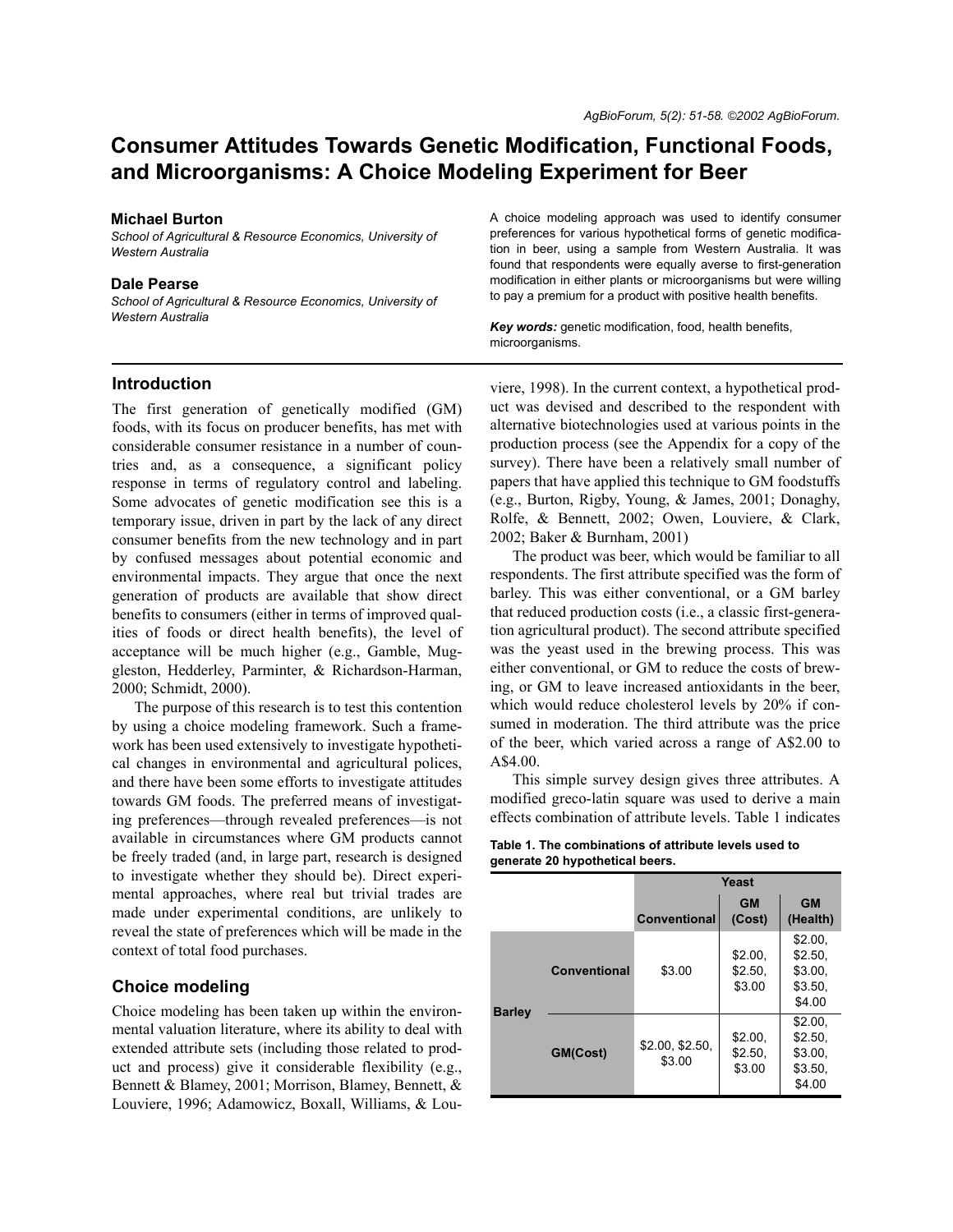**Table 2. Example of a choice set.**

| <b>Attribute</b>                                                                         | <b>Conventional</b> | <b>Option 1</b> | <b>Option 2</b> |  |
|------------------------------------------------------------------------------------------|---------------------|-----------------|-----------------|--|
| Price                                                                                    | \$3.00              | \$2.50          | \$3.50          |  |
| <b>Barley</b>                                                                            | Conventional        | Conventional    | GM(Cost)        |  |
| Yeast                                                                                    | Conventional        | GM(Cost)        | GM(Health)      |  |
| If these three bottles of beer are the only ones available,<br>which beer do you prefer? |                     |                 |                 |  |

the combination of attribute levels that constitute the 20 alternative beer types used in the survey. Where only a GM cost-reducing attribute is included in the product, the price is restricted to fall or at worst stay constant. For the health-enhancing product, both reduced and increased price levels are included.

Table 2 gives an indicative choice set. Each respondent was asked to complete ten of these sets. Each set contained the conventional beer type and two other options from the set of attribute combinations.

This experimental design allowed us to test a series of hypotheses: (a) the presence of first-generation genetic modification in the production process reduces the value of the product to the consumer; (b) this valuation will differ depending on the vehicle for the first generation process—plant or microorganism—with an expectation that microorganisms may be of less concern; (c) values with respect to first-generation genetic modification are cumulative—i.e., the greater the extent of genetic modification used in the process, the greater the concern; and (d) aversion to GM processes will be moderated if the modification generates health benefits.

Statistical analysis of the choices used the random utility model. Assume that the utility derived by individual i from product j is given by  $U_{ij} = \sum_k \beta_k X_{kj} + \varepsilon_j$ , where  $X_k$  are the quantified attributes of the product. If the individual selected the product that gives the highest utility, and assuming independent and identically distributed error terms following a Weibull distribution (McFadden, 1973), the probability of choosing option *j* from *N* options can be expressed as:

$$
\text{Prob}(Y = j) = \frac{\exp\left[\sum_{k=1}^{K} \beta_k X_{kj}\right]}{\sum_{n=1}^{N} \exp\left[\sum_{k} \beta_k X_{kn}\right]}
$$

This is a conditional logit model, which can be estimated using a wide variety of standard statistical packages (Greene, 1997).

Parameter estimates from the conditional logit model identify the utility parameters (Louviere, Hensher, & Swait, 2000, p.39), and in the case of a linear utility function, marginal utilities. In particular, the parameter on the payment level identifies the negative of marginal utility of income. The ratio of the attribute parameters to the parameter on the payment level give partworths: the marginal \$ value associated with a change in the attribute.

The survey was administered in 2001, using a dropoff/postal return with prepaid envelopes. Limited resources meant that a very limited coverage could be attained: 250 surveys were distributed in randomlyselected streets in five suburbs across Perth, Western Australia (WA). The suburbs were selected on the basis of expected income levels to get a cross section of the community. Sixty-four completed surveys were returned, for a response rate of 16%. This is not a high response rate, but was not surprising given the relative complexity of the survey and no possibility of conducting follow-up reminders. The gender balance was quite even (45% male); mean household income was \$43,000, which is close to the average for couples with dependent households in WA. Median age for the sample was within 30-40 years; the median for the state was 34. The sample had a significantly higher level of educational attainment than the population average: 46% at tertiary level, compared to a national average of 27%. This may reflect a degree of self-selection when respondents were faced with a relatively complex survey instrument.

The 64 surveys provided 610 usable choices. However, 19 individuals within the set always selected the conventional beer—irrespective of the price discounts or health benefits being offered, they did not select a beer involving a GM modification. These individuals may have had a utility function consistent with the rest of the sample, but it is more likely that they had a committed opposition to GM that was not amenable to tradeoffs. This is analogous to the problem of large numbers of zero willingness-to-pay values from a conventional contingent valuation study; it may imply a subpopulation with preferences that are quite different from the rest of the population. This has been tested formally by conducting a Log Likelihood test for parameter stability, splitting the data into two sets: those respondents who showed some variation in their selection, and those who always selected the conventional beer. The results of this test suggested that the null hypothesis—that parameters were stable across the two groups—is rejected (a test statistic in excess of  $400$ , compared to a critical value of 16.92); hence, there were two subpopulations within the sample. The remainder of the analysis focused on that group who were prepared to

*Burton & Pearse — Consumer Attitudes Towards Genetic Modification, Functional Foods, and Microorganisms*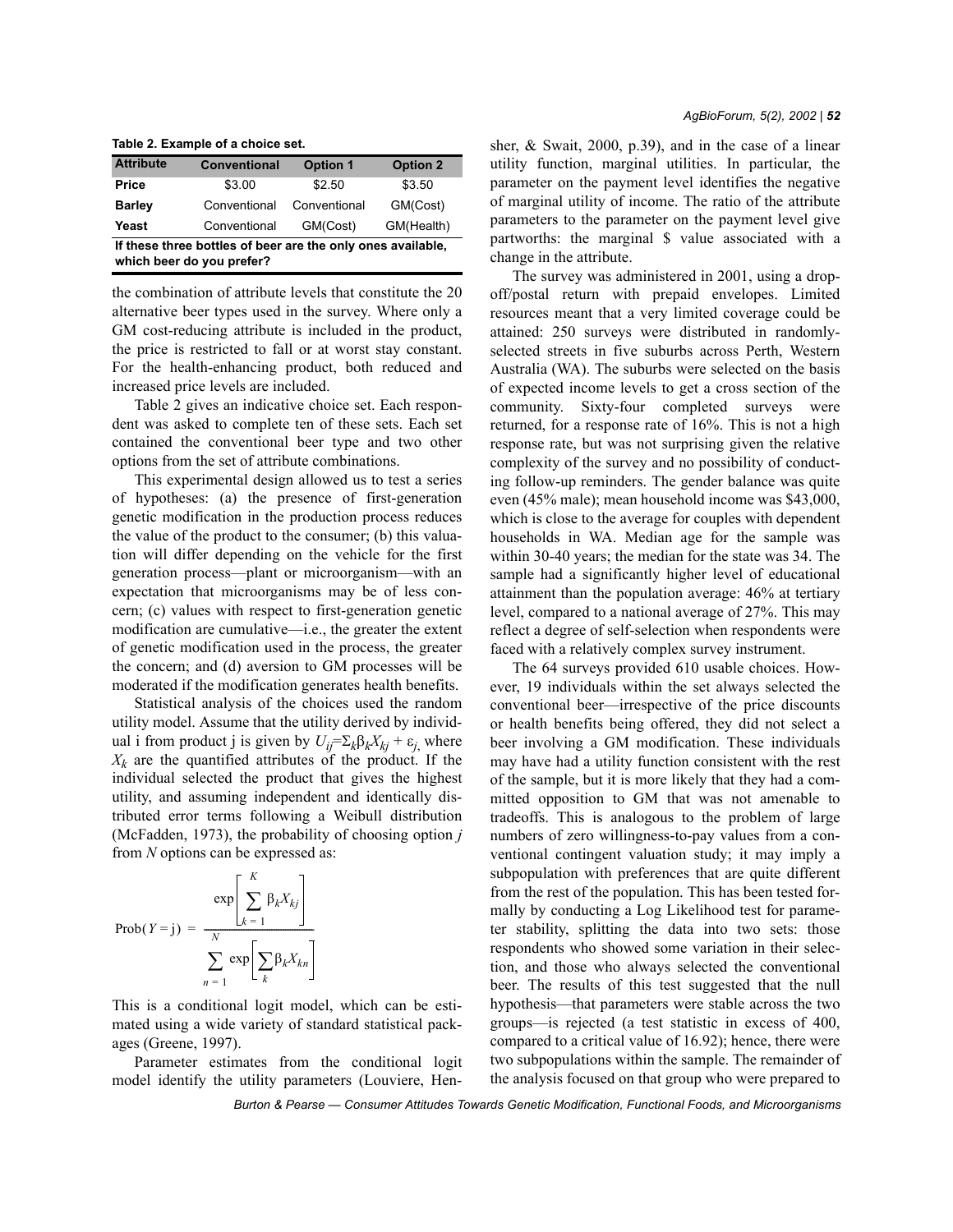make a tradeoff across the attributes. However, in interpreting the total consumer response to the GM issues presented here, it should be remembered that a significant proportion of the sample did not purchase GM products for the range of prices and attributes used in the experiment.

Focusing on the set of respondents who were prepared to consider GM beer, of the individual specific characteristics collected, only two were found to be significant modifiers of attitudes towards attribute levels: the age of the respondent and whether they considered cholesterol levels to be important. The results are reported in Table 3. First-generation modification to either the barley or the yeast to reduce costs was not valued by respondents, and they would require a price discount to be induced to purchase a beer with these characteristics. For both effects, the older the respondent, the less marked was their concern. For those who did not view cholesterol as important, genetic modification of yeast to generate health benefits was seen as neither positive nor negative: the coefficient is not significantly different from zero. However, those who did see cholesterol as an issue placed a positive weight on the health benefits, and would be prepared to pay more for this product. This was a product-specific  $effect$ —this group did not, in general, hold pro-GM views, as they did not hold a preference for first-generation GM changes.

The assumption of independence of irrelevant alternatives was tested by dropping the "conventional" alternative from the model, and re-estimating the model over the restricted, two-option data set (Hausman & McFadden, 1984). The null hypothesis, of no systematic difference in the parameter values, could not be rejected at conventional levels of significance.

Table 4 reports the estimates with all insignificant variables removed.

What is notable about these results is the relative similarities in the size of the coefficients on the firstgeneration GM variables (Barley and Yeast(1)) and the effects of age. This suggests that there may be no difference in attitudes with respect to the vehicle of the modification (plant or microorganism). This can be tested formally by restricting the parameters on these variables to be equal, as in Table 5. This restriction is accepted on the basis of a LL test (test statistic of 4.54, compared to a critical value of 5.99), leading to a very parsimonious representation of preferences.

The implication of this specification is that the presence of both a cost-reducing GM barley and yeast had twice the impact on the consumers' valuation of the

| Table 3. Parameter estimates from a conditional logit |  |
|-------------------------------------------------------|--|
| model.                                                |  |

| $LL$ value = $-385.30$ | Choice sets $= 410$ |           |      |      |
|------------------------|---------------------|-----------|------|------|
|                        | Coeff               | Std. Err. | z    | р    |
| Price                  | $-1.356$            | 0.150     | 9.01 | 0.00 |
| <b>Barley</b>          | $-0.913$            | 0.355     | 2.57 | 0.01 |
| Barley*Age             | 0.017               | 0.008     | 221  | 0.03 |
| Yeast(1)               | $-1.810$            | 0.562     | 322  | 0.00 |
| Yeast(1)*Age           | 0 021               | 0 0 1 1   | 1.92 | 0.06 |
| Yeast(1)*Chol          | 0.366               | 0.539     | 0.68 | 0.50 |
| Yeast(2)               | $-0.152$            | 0.447     | 0.73 | 0.73 |
| Yeast(2)*Age           | 0.006               | 0.009     | 0.67 | 0.50 |
| Yeast(2)*Chol          | 0.877               | 0.412     | 2 13 | 0.03 |

*Notes: Barley = 1 if includes first-generation barley, 0 otherwise; Yeast(1) = 1 if includes first-generation yeast, 0 otherwise; Yeast(2) = 1 if includes cholesterol enhancement yeast, 0 otherwise; Price = price of beer; Age = age of respondent; Chol = 1 if respondent viewed cholesterol level to be important, 0 otherwise.*

**Table 4. Parameter estimates from a conditional logit model: significant variables only.**

| LL value = $-385.84$ |          | Choice sets $= 410$ |      |      |
|----------------------|----------|---------------------|------|------|
|                      | Coeff    | Std. Err.           | z    | р    |
| <b>Price</b>         | $-1.351$ | 0.150               | 8.99 | 0.00 |
| <b>Barley</b>        | $-0.979$ | 0.337               | 2.90 | 0.00 |
| Barley*Age           | 0.019    | 0.007               | 2.55 | 0.01 |
| Yeast(1)             | $-1.499$ | 0.438               | 3.42 | 0.00 |
| Yeast(1)*Age         | 0.021    | 0.009               | 222  | 0.03 |
| Yeast(2)*Chol        | 0.966    | 0.155               | 6.19 | 0.00 |

**Table 5. Parameter estimates from a conditional logit model: equality of 1st generation effects.**

| LL value = $-388.11$ |          | Choice sets = 410 |      |      |
|----------------------|----------|-------------------|------|------|
|                      | Coeff    | Std. Err.         | z    | р    |
| <b>Price</b>         | $-1.286$ | 0.150             | 8.83 | 0.00 |
| <b>Barley</b>        | $-1.150$ | 0.283             | 4.04 | 0.00 |
| Barley*Age           | 0.019    | 0.006             | 3.16 | 0.00 |
| Yeast(1)             | $-1.150$ | 0.283             | 4.04 | 0.00 |
| Yeast(1)*Age         | 0.019    | 0.006             | 3.16 | 0.00 |
| Yeast(2)*Chol        | 1.09     | 0.144             | 7.56 | 0.00 |

beer, as compared with either one on its own. However, it is possible that the respondents did not make a distinction between the degree of genetic modification; once they identified any level of first-generation genetic modification, it was sufficient to induce an adverse effect. Of the sample of 1,230 beers presented, 615 involved one first-generation GM process, while 82 had two (i.e., both cost-reducing barley and cost-reducing

*Burton & Pearse — Consumer Attitudes Towards Genetic Modification, Functional Foods, and Microorganisms*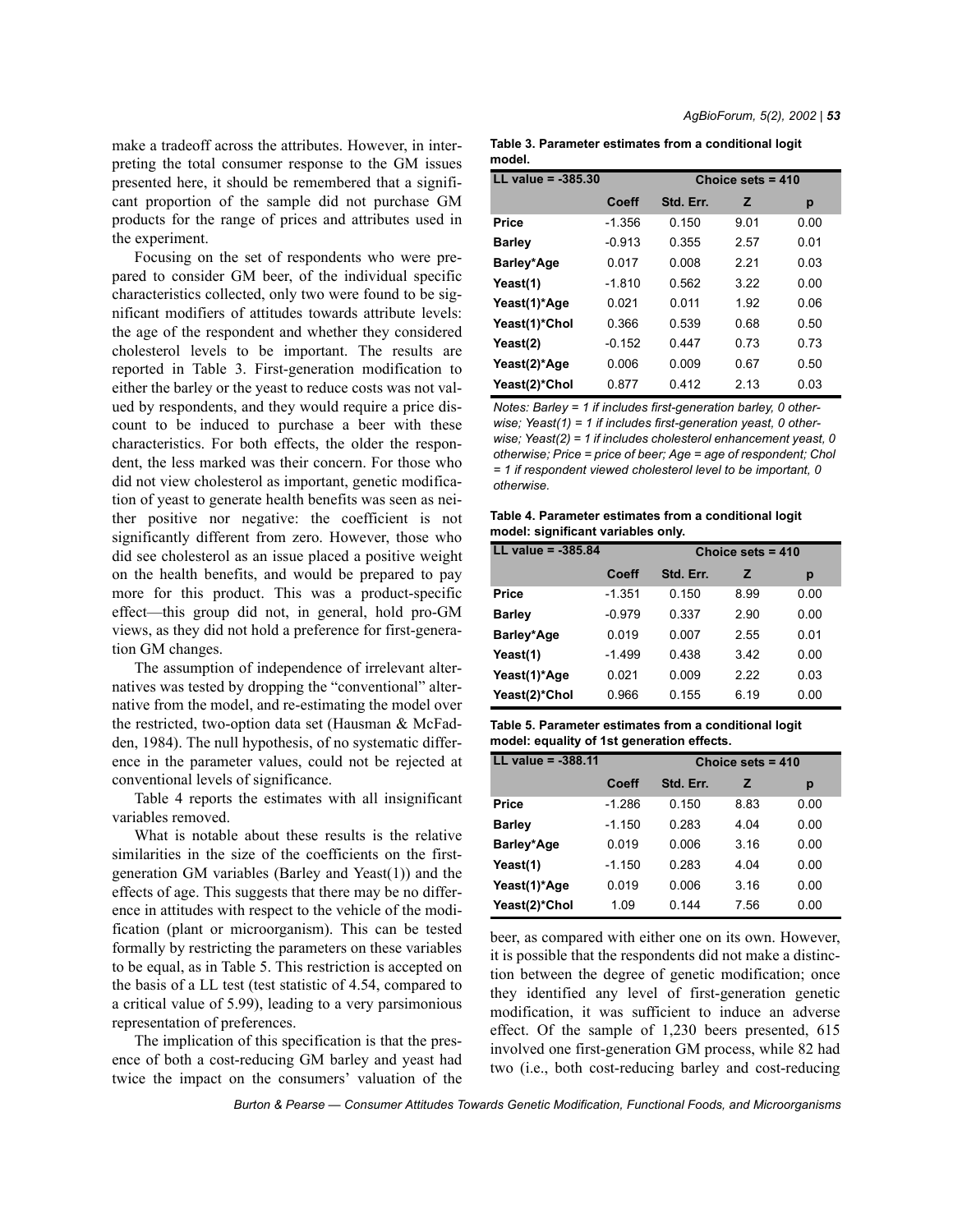yeast). To test whether there was any marginal reduction in utility associated with the second GM process, two new variables were created. The first (One) took a value of 1 if there was one first-generation GM process involved in the production of the beer, and 0 otherwise. The second variable (Two) took a value of 1 if two firstgeneration GM processes were involved in the production of the beer, and 0 otherwise. These variables were then used to replace the individual barley and yeast variables used before. Neither the variable Two nor Two\*Age were significant, implying that the presence of a second first-generation GM process did not alter the respondents' valuation of the product. The final form of the estimated model is reported in Table 6.

Although these results indicate only the signs and significance of effects, they can be given monetary values by identifying the partworths associated with changes in attribute levels. These are defined by the negative ratio of attribute to price coefficient. Table 7 reports partworths for first-generation GM and functional GM for those concerned about cholesterol levels.

Thus, the presence of first-generation GM of either form would require a discount of A\$0.72 for the 20 year-old respondent to be left indifferent as compared to the conventional beer; this declines to A\$0.40 for 40 year-old respondents. However, those who viewed cholesterol as a significant issue for themselves would be prepared to pay a premium of A\$0.83 to purchase a bottle of beer that had the described medical implications. Those who did not see cholesterol as an issue were indifferent to the presence of this modification; it neither increased nor reduced their perception of the beer.

### **Conclusions**

Although the sample size was small, the repeated nature of the experiments means that the preferences of this set of respondents can be identified with high precision. The results reveal a diversified set of preferences towards genetic modification in foods. There was a set of respondents (30% in this sample) who were not prepared to select a beer having any GM component in its production for any of the price or health advantages offered in this experiment. There was a set of respondents who required some price discount to be induced to purchase a beer that had some first-generation GM involved in its production. However, this effect appeared not to be cumulative—the presence of a single first-generation GM process was sufficient to generate a reduction in utility, but subsequent additional GM processes did not further extend this.

| Table 6. Parameter estimates from a conditional logit |  |
|-------------------------------------------------------|--|
| model: final specification.                           |  |

| LL value = $-385.92$ | Choice sets $= 410$ |           |      |      |
|----------------------|---------------------|-----------|------|------|
|                      | Coeff               | Std. Err. | z    | р    |
| <b>Price</b>         | $-1.386$            | 0.155     | 8.92 | 0.00 |
| One                  | $-1.440$            | 0.330     | 4.36 | 0.00 |
| One*Age              | 0.022               | 0.007     | 312  | 0.00 |
| Yeast(2)*Chol        | 1.15                | 0.148     | 7 78 | 0.00 |

*Note: One = 1 if one first-generation process is involved (either barley or yeast), 0 otherwise.*

**Table 7. Partworths associated with genetic modification and beer.**

|                                    | Partworth (\$) | р    |
|------------------------------------|----------------|------|
| 1st generation GM<br>$(aq e = 20)$ | -0.72          | 0.00 |
| 1st generation GM<br>$(age = 40)$  | $-0.40$        | 0.00 |
| <b>Functional GM</b>               | 0.83           | 0.00 |

 There was a third set who were prepared to pay a premium to access a product having medicinal benefits. It was particularly reassuring that this subset corresponded to those who revealed a concern about cholesterol in other areas of the survey; this gave some support to the validity of the survey instrument. However, the expected differentiation between GM plants and GM microorganisms was not present in this sample; a similar level of concern was found for both.

An unresolved question is whether concerns about first-generation GM products would be moderated by market exposure. If this were the case, there would be significant benefits for those striving for market acceptance to develop products with direct nutritional or health benefits to consumers, as opposed to some unspecified price advantage. A second issue is the inevitably conditional nature of the preferences that the choice modeling framework reveals. The assumption made here is that the discount reflects some disutility associated with the process. However, as noted by a reviewer, it may be that respondents were expressing a view that any cost savings associated with the use of first-generation GM (which was how the technology was motivated in the survey) should be passed on to consumers. Hence, even if they were indifferent to the product, they were expressing a preference for market consequences of its use based on some notion of equity. The current survey was not designed to tease out these possibilities, but it does show the potential complexity of consumer responses to the introduction of these technologies.

Burton & Pearse – Consumer Attitudes Towards Genetic Modification, Functional Foods, and Microorganisms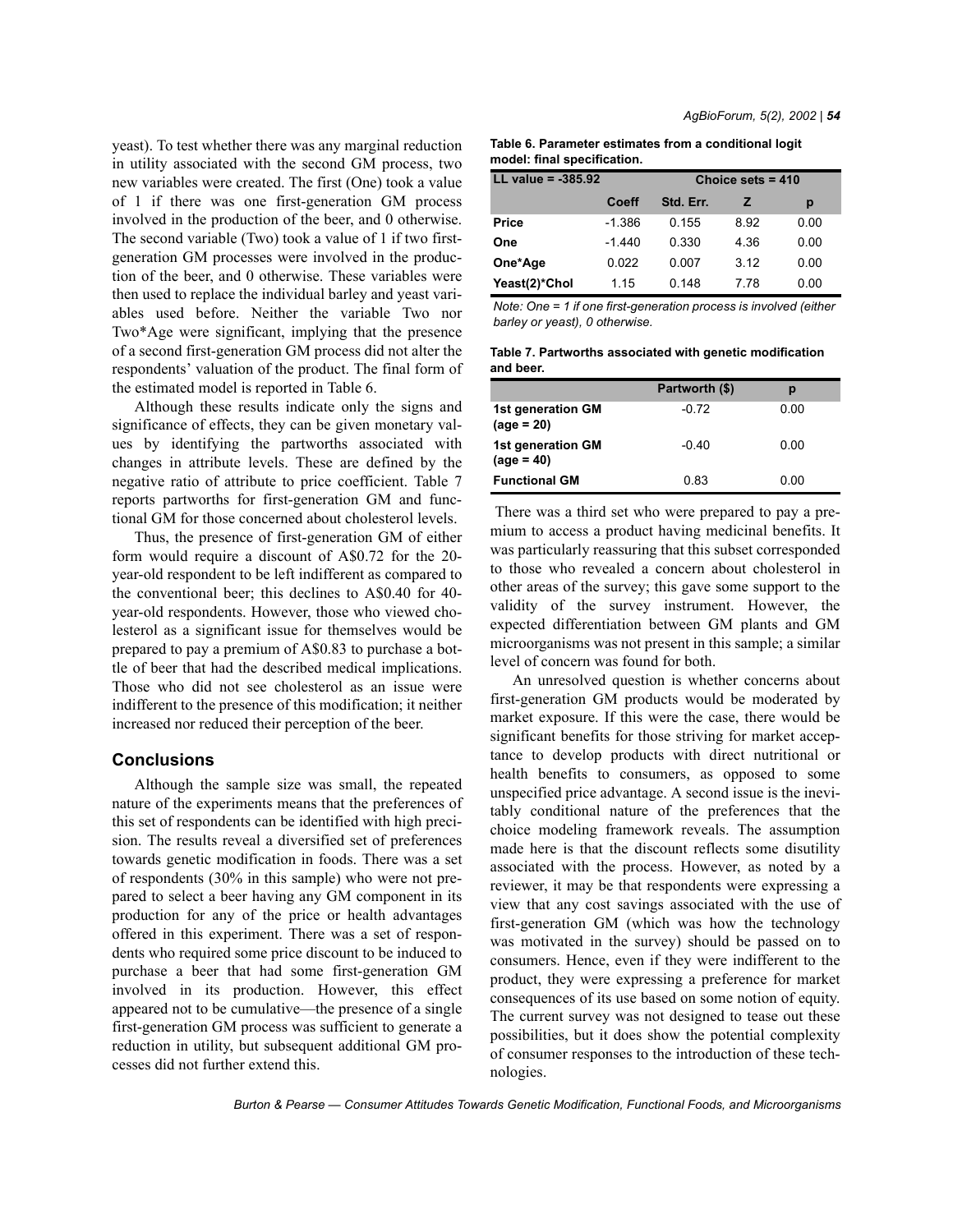## **References**

- Adamowicz, W., Boxall, P., Williams, M., and Louviere, J.J. (1998) Stated preference approaches for measuring passive use values: Choice experiments and contingent valuation. *American Journal of Agricultural Economics, 80*, 64-75.
- Baker, G.A. and Burnham, T.A. (2001) Consumer response to genetically modified foods: Market segment analysis and implications for producers and policy makers*. Journal of Agricultural and Resource Economics, 26*(2), 387-403.
- Bennett, J. and Blamet, R. (Eds.) (2001). *The choice modelling approach to environmental evaluation.* Northampton, MA: Edward Elgar.
- Burton, M., Rigby, D., Young, T., and James, S. (2001). Consumer attitudes to genetically modified organisms in food in the UK. *European Review of Agricultural Economics, 28*(4), 479-498.
- Donaghy, P., Rolfe, J., and Bennett, J**. (**2002, February). *Disaggregating consumer demands for organic and genetically modified foods using the choice modelling technique*. Paper presented at AARES 2002: the 46th Annual Conference of the Australian Agricultural and Resource Economics Society, Canberra, Australia.
- Gamble, J., Muggleston, S., Hedderley, D., Parminter, T., and Richardson-Harman, N. (2000). *Genetic engineering: The public's point of view* (report to stakeholders). The Horticulture and Food Research Institute of New Zealand Ltd. Available on the World Wide Web: http://www.hort.cri.nz/media/ gm\_report.pdf.
- Greene, W.H. (1997). *Econometric analysis* (3rd ed.). Englewood Cliffs, NJ: Prentice Hall.
- Hausman, J. and McFadden, D. (1984). Specification tests in econometrics. *Econometrica, 52*, 1219-1240.
- Louviere, J.J., Hensher, D.A., and Swait, J.D. (2000). *Stated choice methods: Analysis and applications.* Cambridge, UK: Cambridge University Press.
- McFadden, D. (1973). Conditional logit analysis of qualitative choice behaviour. In P. Zarembka (Ed.), *Frontiers in Econometrics*. New York: Academic Press.
- Morrison, M.D., Blamey, R.K., Bennett, J.W., and Louviere, J.J. (1996). A comparison of stated preference techniques for estimating environmental values. *Choice Modelling Research Reports*. The University of New South Wales.
- Owen, K., Louviere, J., and Clark, J. (2002, February). *Consumer concern and acceptance of GM foods*. Paper presented at AARES 2002: the 46th Annual Conference of the Australian Agricultural and Resource Economics Society, Canberra, Australia.
- Schmidt, D.B. (2000). Consumer response to functional foods in the 21st century. *AgBioForum, 3*(1), 14-19. Available on the World Wide Web: http://www.agbioforum.org.

# **Appendix A: The Survey Instrument**

This Appendix reports the information that was given to the respondents, but the formatting has been changed.

## *Consumer Survey: Genetic Modification in the Brewing of Beer*

This survey will consist of four sections over four pages.

**Section 1:** This part of the survey will help identify your preferences in the use of genetic modification in food and drink production. In the questions below we use beer as a typical product, consumed by many people. During this survey you will be asked to comment on different hypothetical situations relating to the brewing processing of beer. The characteristics we are interested in are:

- 1. The price of the beer.
- 2. The type of yeast used to ferment the beer.
- 3. The type of barley used in the beer.

#### *Background: What is Genetic Modification?*

Genetic modification (GM) is the process of transferring genes from one species of organism into a different species of organism. This can be done using genes from plants, animals, or microorganisms. This is done to transfer characteristics of one organism into another. Some examples of this is the transfer of a fish gene into a tomato to make it more frost tolerant or the transfer of a gene from a pea into rice to add a new protein that gives it a health benefit. Genetic modification can be used to increase the productivity of plants and animals or to improve the health of consumers who eat them.

#### *Key issues: Where do the genes come from?*

The key issue of this survey involves attitudes towards the genetic modification of plants and microorganisms involved in the brewing of beer.

Traditional beer is made through the fermentation of barley by yeast that produces alcohol and carbon dioxide. Yeast is a living microorganism that at the time of consumption is not present in the beer. The two types of genetically modified yeast we are suggesting are either:

- 1. Designed to reduce the time of brewing and therefore the price of the beer, or
- 2. Designed to increase the level of antioxidants in the beer, which will lower cholesterol levels when consumed in moderation.

This is a significant health advantage because high cholesterol levels can be linked to many heart-related diseases.

Burton & Pearse – Consumer Attitudes Towards Genetic Modification, Functional Foods, and Microorganisms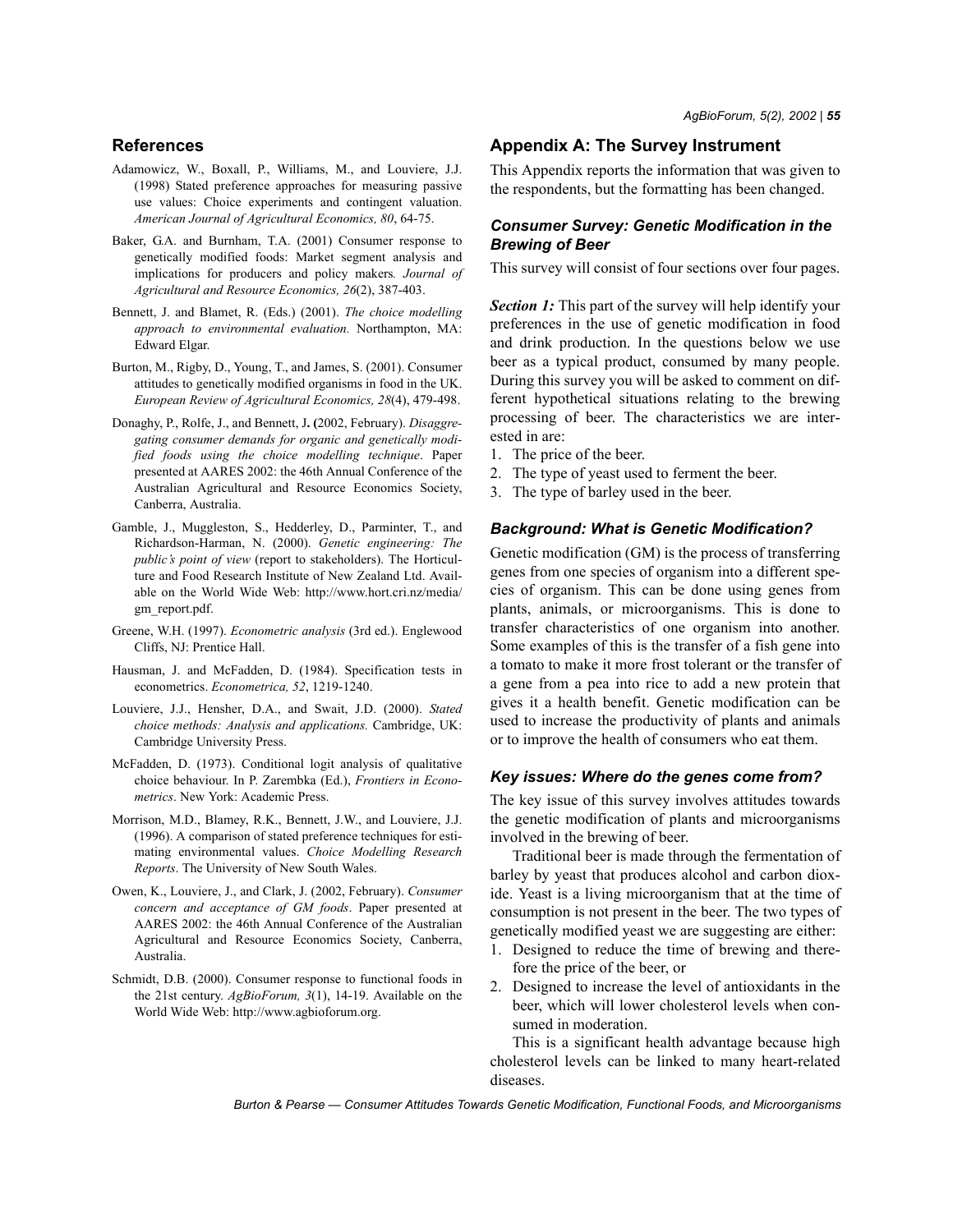The genetically modified barley we are suggesting is designed to reduce costs for the farmer, and therefore the price of beer may fall.

### *The Design of this Survey*

*Hypothetical Situations.* In this survey we will present you with hypothetical situations where you have the choice between three different middies (285 ml) of beer. One will always be made using conventional methods while the other two will have a different price and a different type of yeast and barley.

The price of the beer varies between \$2.00 and \$4.00 depending on the type of yeast and barley used. The conventional beer has a price that is set at \$3.00.

There are three different types of yeast being suggested: (i) conventional, (ii) genetically modified to reduce the brewing time and maybe the cost (GM cost), or (iii) genetically modified to brew beer that is high in antioxidants designed to lower cholesterol by 20% if drunk in moderation (GM - health). These genes come from canola plants. Reducing cholesterol levels by this amount would lead to significant health improvements: The heart foundation says heart disease accounts for 40% of Australian deaths and a high cholesterol level is one of the major risk factors for developing heart disease.

The genetically modified barley is designed to improve the yields for the farmer which may in turn lead to a fall in the price of beer. However the cost savings for the farmer may not be passed on to the consumer so the price of beer may remain the same.

*The Choices.* Using the information that you have read, we would like you to make choices between three types of beer. Look at the characteristics of the beer and tick one of the boxes. You may prefer an alternative that is not one of those presented but for the purpose of this study we are asking for you to simply choose between the three options that are presented in each questions.

*Example Question.* Suppose that you were offered a beer with the following characteristics:

| <b>Attribute</b>                               | Conventional | Option 1  | Option 2     |
|------------------------------------------------|--------------|-----------|--------------|
| <b>Price</b>                                   | \$3.00       | \$2.50    | \$3.50       |
| <b>Barley</b>                                  | Conventional | <b>GM</b> | Conventional |
| Yeast                                          | Conventional | GM (Cost) | GM (Health)  |
| Which beer do<br>you prefer?<br>(tick one box) |              |           |              |

If you preferred the conventional option to option 1 or 2 then you would tick the first box. If the decrease in price of 50 cents made option 1 more favorable with genetically modified barley and yeast then you would tick the second box. However if you decided that the reduced cholesterol from the GM beer was worth paying the extra 50 cents to buy then you would tick the third box.

#### *The Survey*

Please answer the following questions and return this booklet in the Reply Paid envelope.

#### *Section 1:*

1. If the following three middies of beers are the only ones available, which do you prefer?

| <b>Attribute</b>             | Conventional | Option 1     | Option 2    |
|------------------------------|--------------|--------------|-------------|
| <b>Price</b>                 | \$3.00       | \$2.00       | \$3.50      |
| <b>Barley</b>                | Conventional | Conventional | GM          |
| Yeast                        | Conventional | GM (Cost)    | GM (Health) |
| Which beer do<br>you prefer? | r L          |              |             |
| (tick one box)               |              |              |             |

2. If the following three middies of beers are the only ones available, which do you prefer?

| <b>Attribute</b>                               | Conventional | <b>Option 1</b> | <b>Option 2</b> |
|------------------------------------------------|--------------|-----------------|-----------------|
| <b>Price</b>                                   | \$3.00       | \$3.00          | \$3.00          |
| <b>Barley</b>                                  | Conventional | Conventional    | Conventional    |
| Yeast                                          | Conventional | GM (Cost)       | GM (Health)     |
| Which beer do<br>you prefer?<br>(tick one box) |              |                 |                 |

3. If the following three middies of beers are the only ones available, which do you prefer?

| <b>Attribute</b>                               | <b>Conventional</b> | <b>Option 1</b> | <b>Option 2</b> |
|------------------------------------------------|---------------------|-----------------|-----------------|
| <b>Price</b>                                   | \$3.00              | \$2.50          | \$4.00          |
| <b>Barley</b>                                  | Conventional        | Conventional    | <b>GM</b>       |
| Yeast                                          | Conventional        | GM (Cost)       | GM (Health)     |
| Which beer do<br>you prefer?<br>(tick one box) | - 1                 |                 |                 |

4. If the following three middies of beers are the only ones available, which do you prefer?

| <b>Attribute</b>                               | Conventional | Option 1     | Option 2    |
|------------------------------------------------|--------------|--------------|-------------|
| <b>Price</b>                                   | \$3.00       | \$2.00       | \$2.50      |
| <b>Barley</b>                                  | Conventional | Conventional | <b>GM</b>   |
| Yeast                                          | Conventional | GM (Cost)    | GM (Health) |
| Which beer do<br>you prefer?<br>(tick one box) |              |              |             |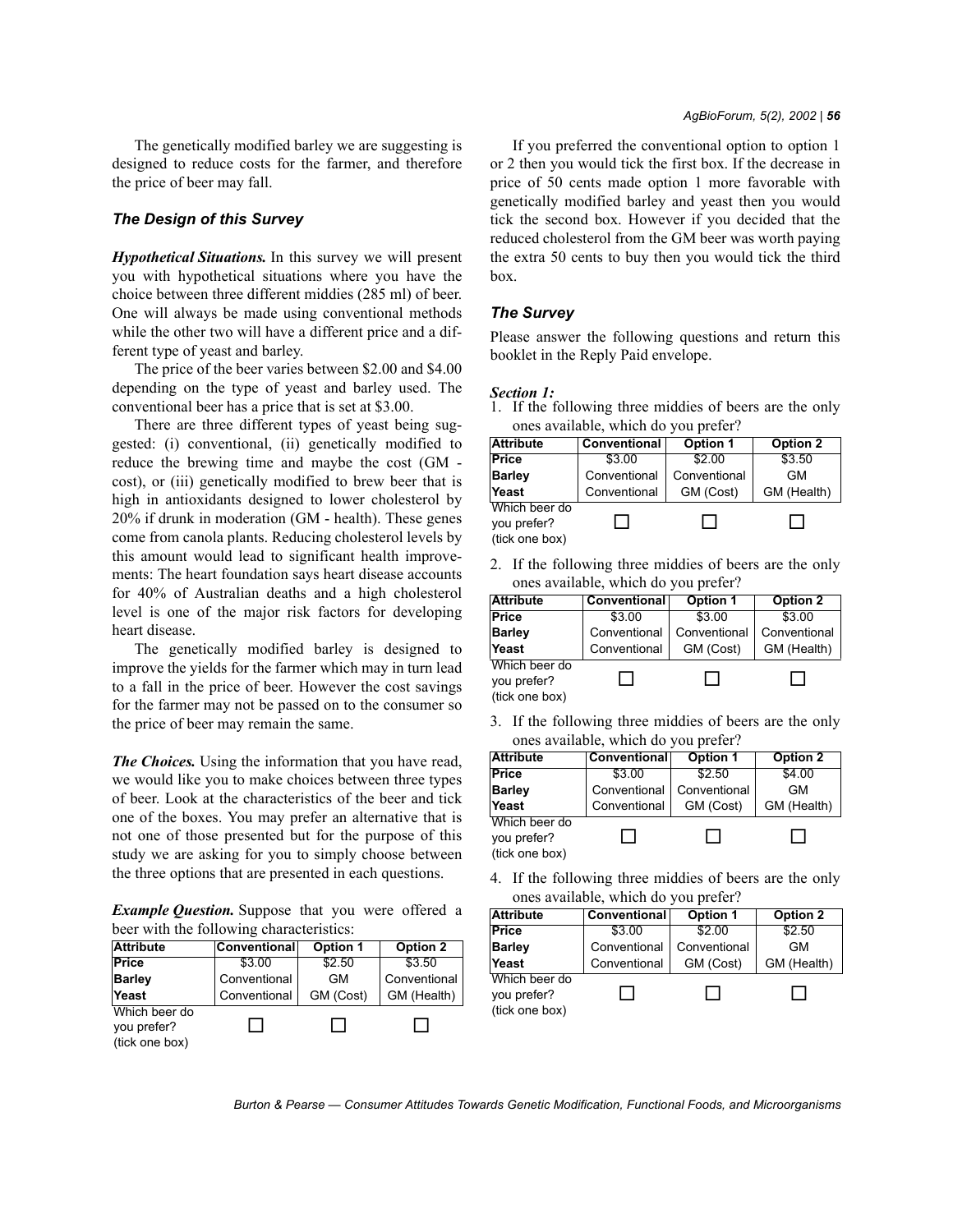5. If the following three middies of beers are the only ones available, which do you prefer?

| <b>Attribute</b>                                                             | Conventional | <b>Option 1</b> | Option 2  |
|------------------------------------------------------------------------------|--------------|-----------------|-----------|
| <b>Price</b>                                                                 | \$3.00       | \$2.00          | \$3.00    |
| <b>Barley</b>                                                                | Conventional | GM              | <b>GM</b> |
| Yeast                                                                        | Conventional | Conventional    | GM (Cost) |
| Which beer do<br>you prefer?<br>$\theta$ $\theta$ $\theta$ $\theta$ $\theta$ |              |                 |           |

(tick one box)

6. If the following three middies of beers are the only ones available, which do you prefer?

| <b>Attribute</b>                               | Conventional | <b>Option 1</b> | <b>Option 2</b> |
|------------------------------------------------|--------------|-----------------|-----------------|
| <b>Price</b>                                   | \$3.00       | \$3.00          | \$2.00          |
| <b>Barley</b>                                  | Conventional | <b>GM</b>       | <b>GM</b>       |
| Yeast                                          | Conventional | Conventional    | GM (Health)     |
| Which beer do<br>you prefer?<br>(tick one box) |              |                 |                 |

7. If the following three middies of beers are the only ones available, which do you prefer?

| <b>Attribute</b>                               | Conventional | <b>Option 1</b> | <b>Option 2</b> |
|------------------------------------------------|--------------|-----------------|-----------------|
| <b>Price</b>                                   | \$3.00       | \$3.50          | \$2.50          |
| <b>Barley</b>                                  | Conventional | Conventional    | <b>GM</b>       |
| Yeast                                          | Conventional | GM (Health)     | Conventional    |
| Which beer do<br>you prefer?<br>(tick one box) |              |                 |                 |

8. If the following three middies of beers are the only ones available, which do you prefer?

| <b>Attribute</b>                               | Conventional | Option 1     | Option 2  |
|------------------------------------------------|--------------|--------------|-----------|
| <b>Price</b>                                   | \$3.00       | \$4.00       | \$2.00    |
| <b>Barley</b>                                  | Conventional | Conventional | <b>GM</b> |
| Yeast                                          | Conventional | GM (Health)  | GM (Cost) |
| Which beer do<br>you prefer?<br>(tick one box) |              |              | $\sim$    |

9. If the following three middies of beers are the only ones available, which do you prefer?

| <b>Attribute</b> | Conventional | <b>Option 1</b> | <b>Option 2</b> |
|------------------|--------------|-----------------|-----------------|
| <b>Price</b>     | \$3.00       | \$2.50          | \$2.50          |
| <b>Barley</b>    | Conventional | Conventional    | GM              |
| Yeast            | Conventional | GM (Health)     | GM (Health)     |
| Which beer do    |              |                 |                 |
| you prefer?      |              |                 |                 |
| (tick one box)   |              |                 |                 |

10. If the following three middies of beers are the only ones available, which do you prefer?

| <b>Attribute</b> | Conventional | <b>Option 1</b> | <b>Option 2</b> |
|------------------|--------------|-----------------|-----------------|
| Price            | \$3.00       | \$3.00          | \$3.00          |
| <b>Barley</b>    | Conventional | Conventional    | <b>GM</b>       |
| Yeast            | Conventional | GM (Health)     | GM (Health)     |
| Which beer do    |              |                 |                 |
| you prefer?      |              |                 |                 |
| (tick one box)   |              |                 |                 |

### *Section 2:*

This section is designed to let us know how well informed consumers are about genetic modification. Please answer true/false to each of the following statements:

- 1. Genetic Modification involves recombinant DNA technology. True  $\Box$  False  $\Box$  don't know  $\Box$
- 2. There are no environmental issues involved with Genetic Modification.
	- True  $\Box$  False  $\Box$  don't know  $\Box$
- 3. Genetic Modification can only occur between related species. True  $\Box$  False  $\Box$  don't know  $\Box$
- 4. Genetically Modified barley crops have already been commercially released in Australia. True  $\Box$  Ealse  $\Box$  don't know  $\Box$
- 5. Biotechnology is assisting laboratories in making insulin for diabetics. True  $\Box$  False  $\Box$  don't know  $\Box$

## *Section 3: Attitudes Survey.*

Please circle the number that indicates your degree of approval or opposition to the following five questions (1=Strongly Opposed; 2=Opposed; 3=No opinion; 4=Approve; 5=Strongly Approve; 6=Don't Know).

- 1. How do you feel about genetic modification of plants in food production? 1 2 3 4 5 6
- 2. How do you feel about genetic modification of animals in food production? 1 2 3 4 5 6
- 3. How do you feel about genetic modification of microorganisms in food production? 1 2 3 4 5 6
- 4. How do you feel about the use of genetic modification to make medicines? 1 2 3 4 5 6

Burton & Pearse — Consumer Attitudes Towards Genetic Modification, Functional Foods, and Microorganisms